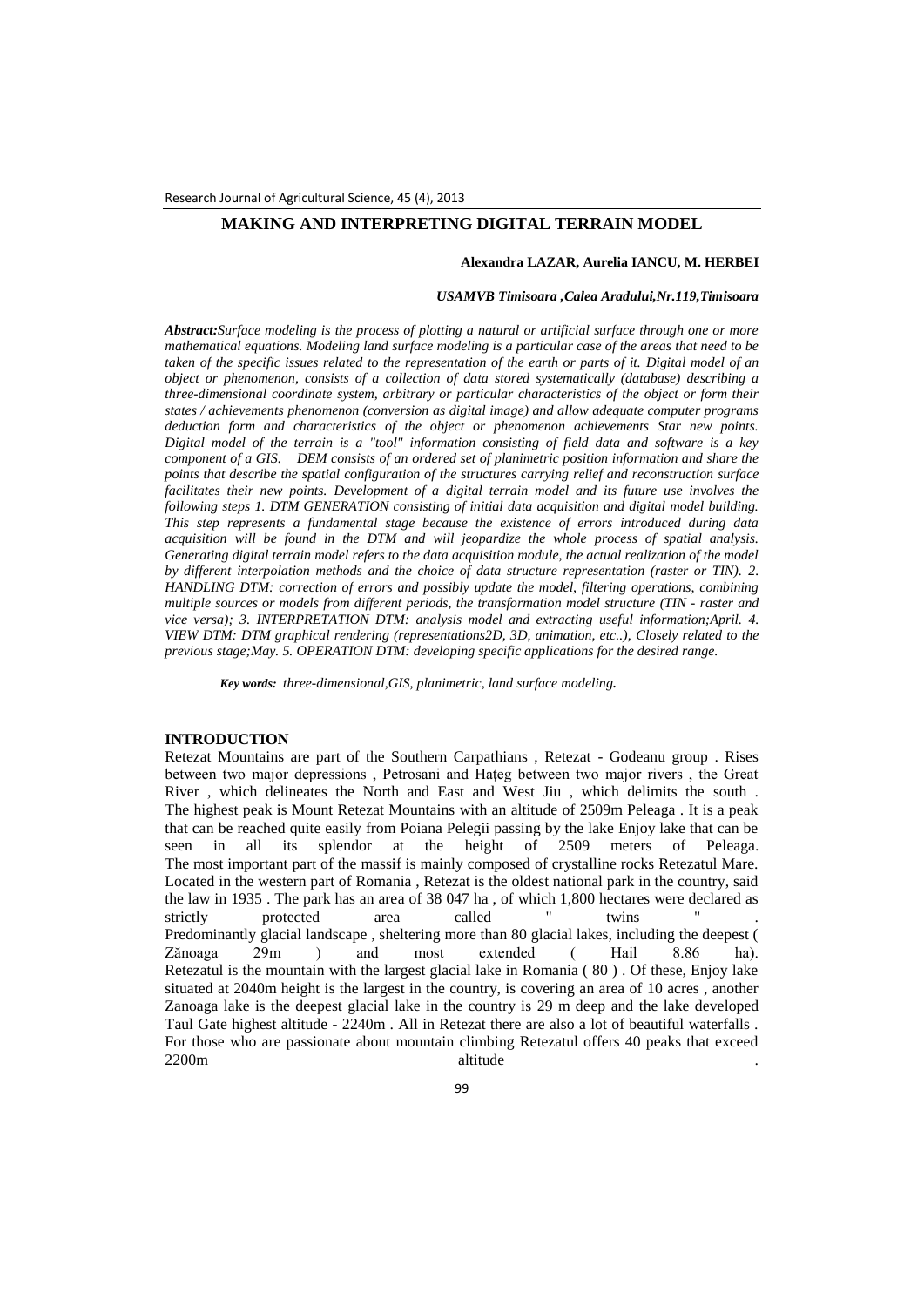Retezatul consists of crystalline schists , because relief is particularly spectacular glacial landscape . The south , with limestone areas , caves beautiful houses ( Coral Cave , Ice Cave , Cave Iorgovanului ) . Retezatul is one of the most prominent attractions of Romania. The creation in 1935 of the National Park Retezat meant a chance to get rid of disparate existing vegetation and animals here. For hundreds of years the practice of grazing in alpine juniper led to destruction due to uncontrolled logging , and the extinction of species of plants and restricting the number of animal species. Disappeared at some point , chamois , following a national program to protect , it is again present in fairly large numbers in solid, and especially in the National Park . Other animals that now live in Retezat are Carpathian bear , lynx, grouse , ieruca and most recently marmot , a species that has been repopulated , here were built and trout . Because climate snow is on the peaks until May-June making it possible winter sports even in peak season .

## **MATERIALS AND METHODS**

In this study we used the following materials and methods ArcGIS

ArcGIS is a product of ESRI , perhaps the use of GIS software world at current. . The company was founded in 1969 (Environmental Systems Research Institute) , headquartered in Redlands , California , USA. Initially the company is centered

the principle of organizing and analyzing geographic information, making special projects reconstruction of cities, as time is increasingly developing towards developing a set of applications which can be used in a computer to create geograpic information system (GIS or GIS). This is what today is called GIS.

The main difference between a GIS and a static map , or digital paper is the first has the capacity to be dynamic . Static maps can be observed components of map, approximate measurements can be made , but can not do complex analysis HitPark not the connection can be achieved with a spatial database , as if made a GIS map . Each product ArcGIS Desktop includes two applications: ArcMap and Arc Catalog. ArcMap is application used to display and edit geographic data , perform analysis and create geographic reports, graphs and maps of professional quality . ArcCatalog is specific to search management and documentation related to geographic data . ArcMap interface consists of a display box layers ( Table of contents ) area that displays the map , consisting of current layers ( map display area) , bar menu , standard toolbar , that other applications visible depending on user need ( Edit, Spatial Analyst , georeferencing , etc. ) , bar and bar drawing basic tools 1for zoom , measure distances, access information about elements of the map , finding elements etc.

GIS technology is used at present in many areas of our lives, so this technology or science is studied more intensively by specialists in various fields and research, such as: education, transportation, administration, geology., agriculture and environmental protection. A GIS system stores, analyzes and modeling spatial information for various purposes,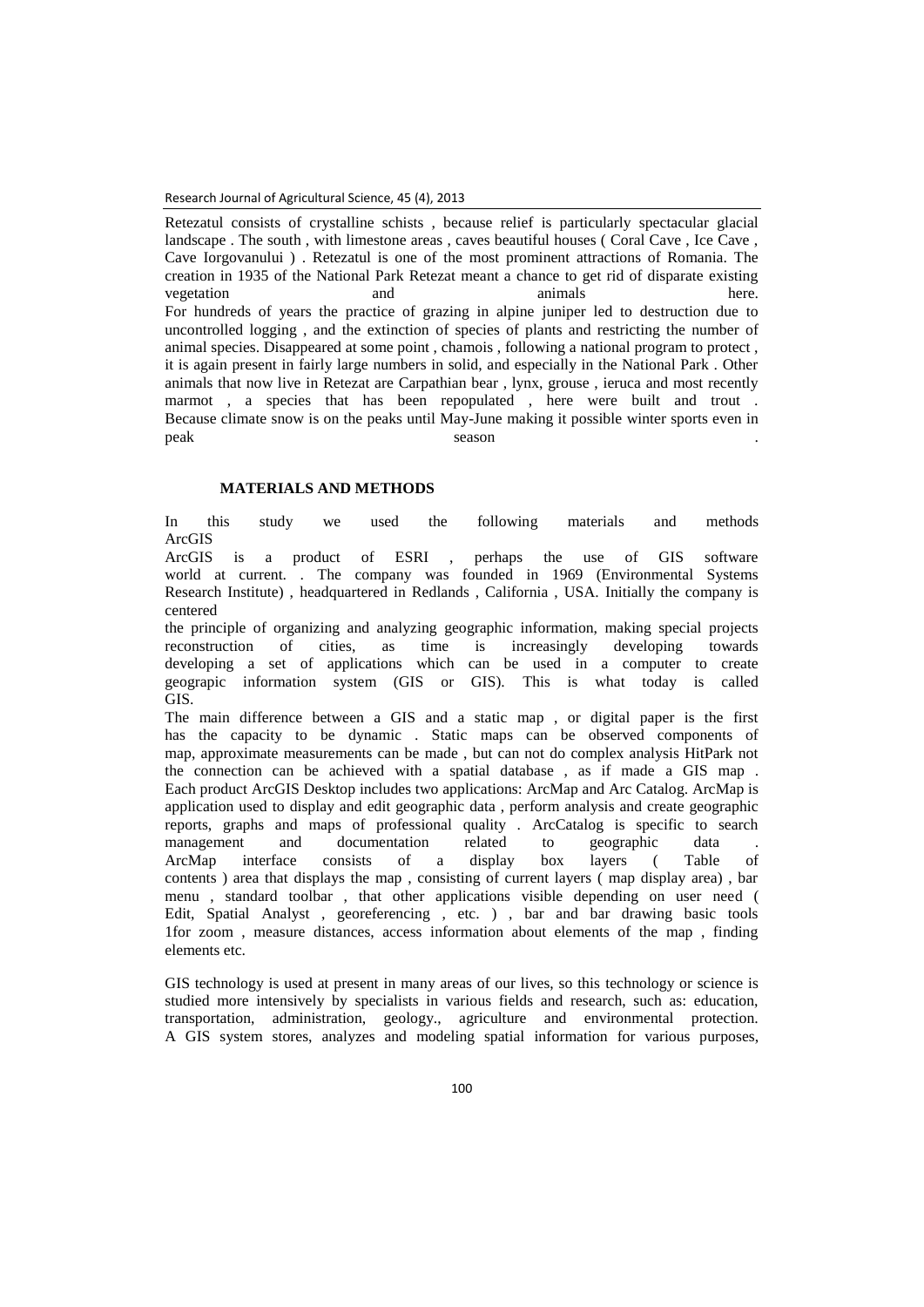ultimately resulting new information having a spatial reference and with which you can perform other types of analysis and correlation of high complexity.

Contour map (Fig. 1) Level curve is actually a isolinear joining points on the field with the same altitude. The method has grown significantly with the rise of photo-aerial photogrammetry with the tools needed to determine these isolines office - also called izohipse. Basically, the contour is determined using stereo-restitution today that allows visualization and 3D mapping. Contours are traced, according to the map scale at different equidistant. These are vertical difference of level curves. The contour can be every meter, every 5 meters, 10, 20, 50, 100, 200 etc..

Depending on equidistance is established and contour hierarchy - they are of several types : main normal and helpful . Always equidistant normal curves will be one-half of the main of and equidistant curves will be helpful to the normal half and a quarter of the main ones . Density contour analysis is another loophole relief , so the land on which it is to go through . As the contours are more frequent , the slope is greater , and vice versa ! If the field is vertical , it is impossible to play the contour , because - in plan - they are close enough that the distance between them could not be seen with the naked eye. A desktop application that uses the contour is to determine the density gradients - or how steep (numeric ) will be the route that we climb . In other words , knowing equidistant curves and flat distance between them, we can get the angle of the slope .

3D model (Figure 2) Surface modeling is the process of plotting a natural or artificial surface through one or more mathematical equations. Digital elevation model (CDM) / DigitalElevationModel (DEM) generally refers to a digital representation of ground surface through altitude values. These uniforms are arranged forming a matrix represented by a network of cells with regular shapes, most commonly squares and triangles or hexagons less.

The main methods of data acquisition to achieve DEM 3D models of land are used to more easily analyze the characteristics of the land or building and make the best decisions for construction (roads, railways, power lines, etc..) Or development of green space (skiing, amusement parks, etc..). Such land 3D models are used to determine flood risk and those of construction are used to determine the quantities of materials needed to rehabilitate them but also for tourism.

| Data Acquisition Method  | accuracy MNT | observations                  |
|--------------------------|--------------|-------------------------------|
| topographical            | Very high    | Small-scale projects.         |
|                          |              | Method can not be applied in  |
|                          |              | very rough areas.             |
| aerial photographs       | high         | Large scale projects / medium |
| (stereoscopic method)    |              | The error increases with      |
|                          |              | landscape fragmentation and   |
|                          |              | slope.                        |
| Satellite images         | Medium/high  | Large scale projects / medium |
| (stereo-autocorrelation) |              | The error increases with      |

*Table 1* The main methods of data acquisition to achieve DEM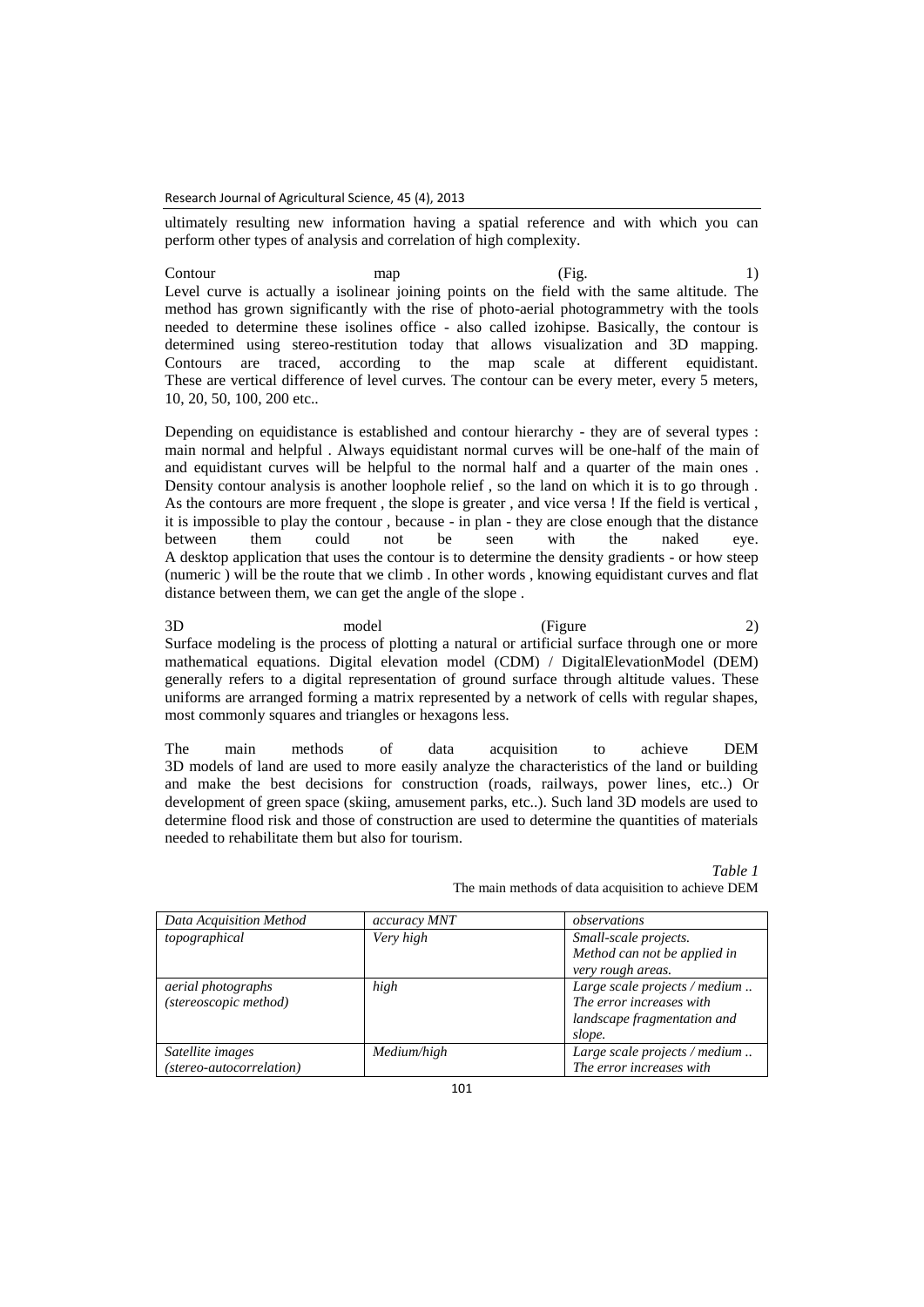|                                                      |             | landscape fragmentation and<br>slope.                                                                                                                                                                                                                                                                                         |
|------------------------------------------------------|-------------|-------------------------------------------------------------------------------------------------------------------------------------------------------------------------------------------------------------------------------------------------------------------------------------------------------------------------------|
| Digitizing contours on<br>topographic maps and plans | Low/medium  | Projects at different scales<br>depending on the source map<br>scale.Not recommended for very<br>small areas as topographic maps<br>do not capture enough points<br><i>characteristic.</i><br>Lack of information if steep,<br>rocky ridges or saddles is<br>another problem: uniformity<br>relief between the contour lines. |
| <b>GPS</b>                                           | Medium/high | Projects for small areas; method<br>limited GPS performance.<br>Forest areas unusable and / or<br>landforms which may screen the<br>signal from the satellites.<br>Very useful for more detailed<br>data collection.                                                                                                          |

Land surface slope map (Figure 3) Slope of the land surface is its inclination from the horizontal plane. Basically, it is given by the angle between the plane of the earth's surface and the horizontal plane.

Calculating slope in right triangle is determined by land surface plane, vertical plane and the horizontal plane using the tangent function. Slope is one of the parameters used geomorphometry it being related to the intensity of geomorphological processes. The slope may be expressed in degrees or as a percentage. Slope orientation map (Fig. 4) The exhibition refers to the earth's surface its orientation toward the cardinal directions. Generalized form, the exhibition can be determined simply by reference to the north, but mathematically correct form, geometric, and methodological exposition depends on the inclination of the earth's surface.

 MODEL TIN - Triangulated Irregular Network ( Figure 5 ) TIN model is created of a set of points x , y , z . When creating a TIN model each node will be the entry point ( tip ) of a triangle. The nodes are connected by lines which form the sides of right triangles . The distance between the points forming the triangle vertices is always minimal For each triangle is stored coordinates and attributes of the three peaks , topology and slope and direction of slope of the surface triangle . The final product will be a continuous surface formed by triangles Interpolation methods such triangulation , following which a structure is obtained TIN ( Triangular Irregular Network ) are also multiple . The best is Delaunaycare interpolation allows for perfectly circumscribed circles of triangles , so that the distance between points that form the vertices of the triangle is always minimal. For each triangle is stored coordinates and attributes of the three peaks , topology and slope and direction of slope of the surface triangle .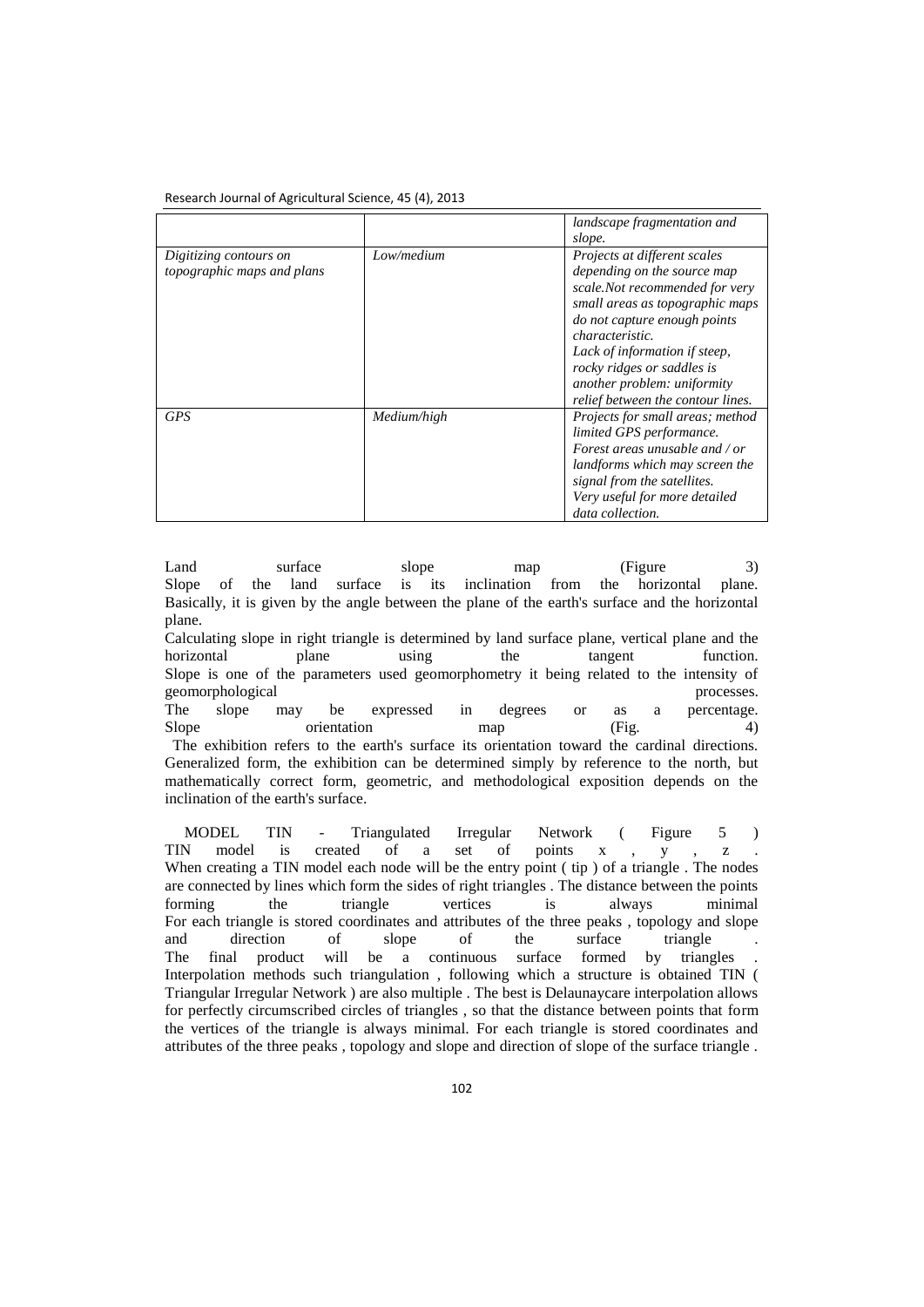### **RESULTS AND DISCUTIONS**

After data processing were performed following digital maps .



Fig. 1 Map of contours in Retezat Mountains





103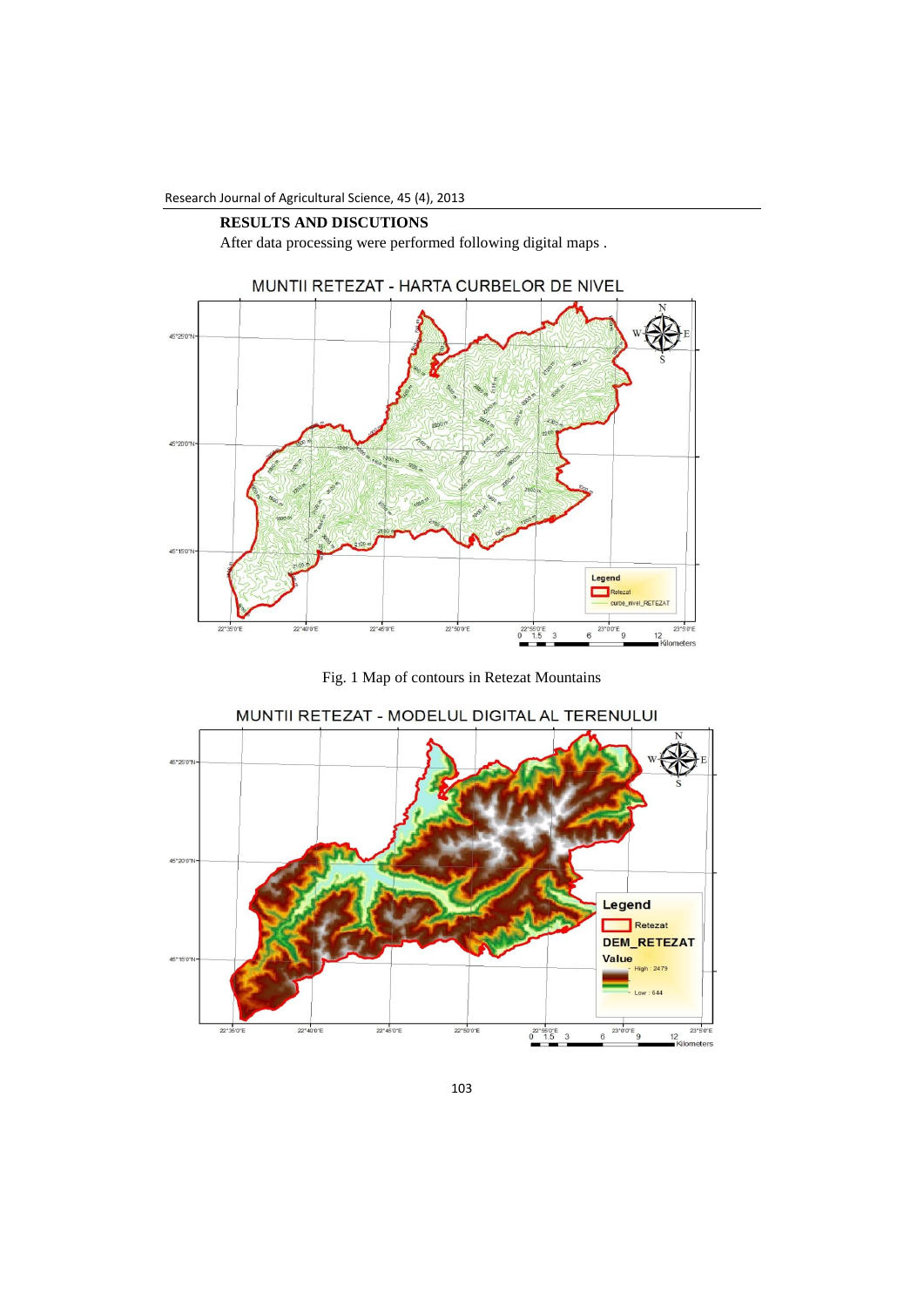



Fig.3 Map of slopes in Retezat Mountains (degrees)



MUNTII RETEZAT - HARTA PANTELOR (procente %)

Fig.4 Map of slopes in Retezat Mountains (%)